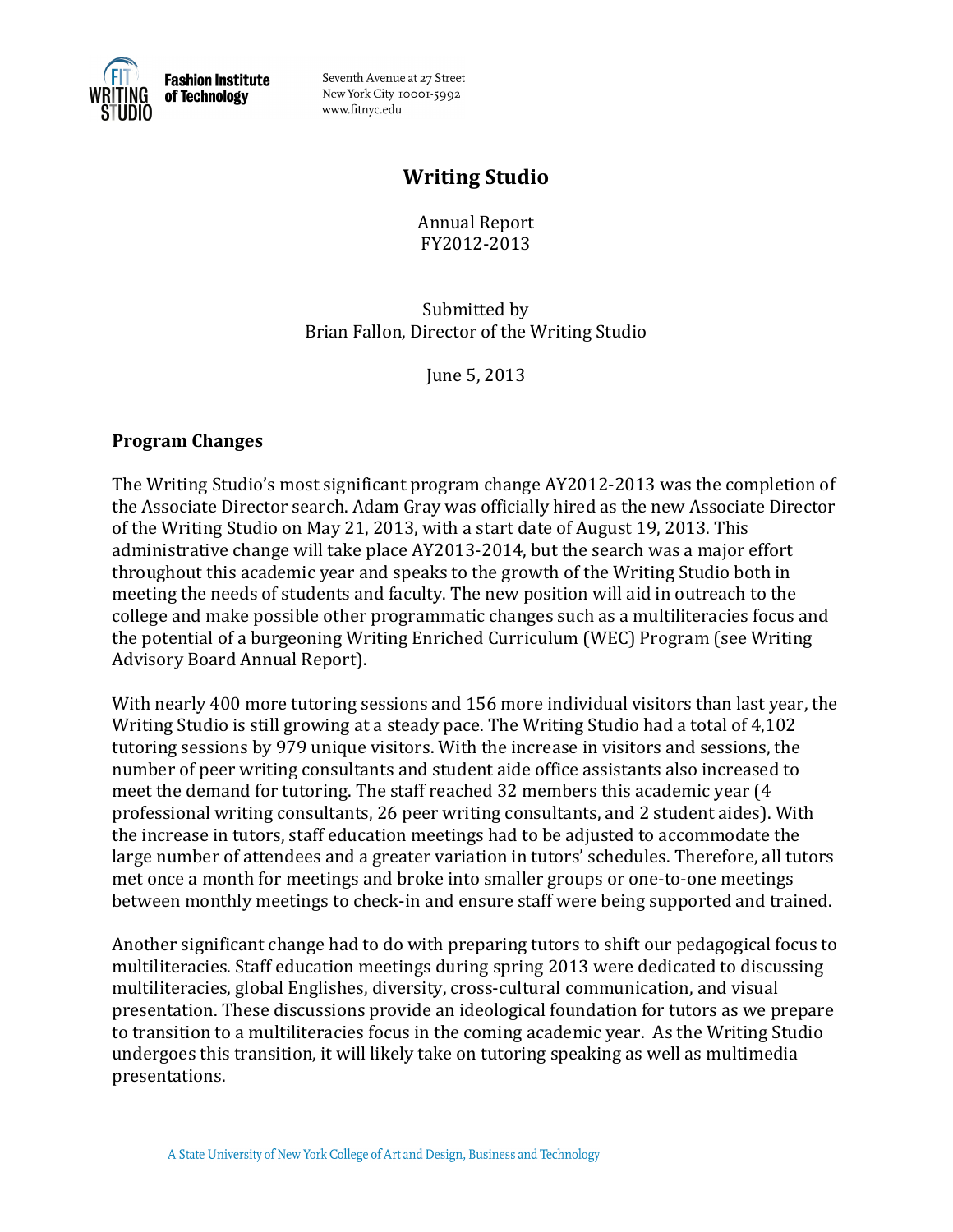#### **Staff and Faculty Development and Honors**

*Director, Professional Writing Consultant (WC), and Peer Writing Consultant (PWC)* 

#### *Conferences,!Institutes, and!Presentations*

Michelle Carl (PWC), "Thinking in Pictures: Variations of Pre-Writing," National Conference on Peer Tutoring in Writing, Chicago, IL, November 2-4, 2012.

Brian Fallon, Leader, International Writing Center Association Summer Institute for Writing Center Directors and Professionals, July 29 - August 3, 2012.

Brian Fallon, "Tutor-Scholar: Hearing Tutor Voices in Writing Center Research," International Writing Centers Association, San Diego, CA, October 25-27, 2012.

Brian Fallon, Mentoring SIG Facilitator, International Writing Centers Association, San Diego, CA, October 25-27, 2012.

Brian Fallon, Staff Development Workshop Facilitator, Marymount Manhattan College, January 25, 2013.

Brian Fallon, Workshop Leader, "Fashioning the Writing Center as an Institution-wide Program," WPA Metropolitan Affiliate Mini-Symposium, John Jay College, CUNY, February 22, 2013

Brian Fallon, Leader, International Writing Center Association Summer Institute for Writing Center Directors and Professionals, June 22-28, 2013.

Christopher Gawiak (PWC) and Lina-Paola Riveros (PWC), "Using Music, Design and Multilingualism to Enhance Communication," National Conference on Peer Tutoring in Writing, Chicago, IL, November 2-4, 2012.

Patrick Jackson (WC), Assistant, International Writing Center Association Summer Institute for Writing Center Directors and Professionals, July 29 - August 3, 2012.

Keely-Shea Smith (PWC) and Nicole Tan (PWC), "Putting Yourself in the Shoes of an ESL Student," National Conference on Peer Tutoring in Writing, Chicago, IL, November 2-4, 2012.

Desmond Zhengs (PWC), Assistant, International Writing Center Association Summer Institute for Writing Center Directors and Professionals, July 29 - August 3, 2012.

#### *Publications*

Sasha Graybosch (WC), "Risk is Central to the Concept of Adventure," Canteen Magazine. June 2013, Issue 9. Print.

Patrick Jackson (WC), "Glimmer," The Rusty Nail. April 2013: 16-19. Print.

Writing Studio Annual Report 2012-2013, p. 2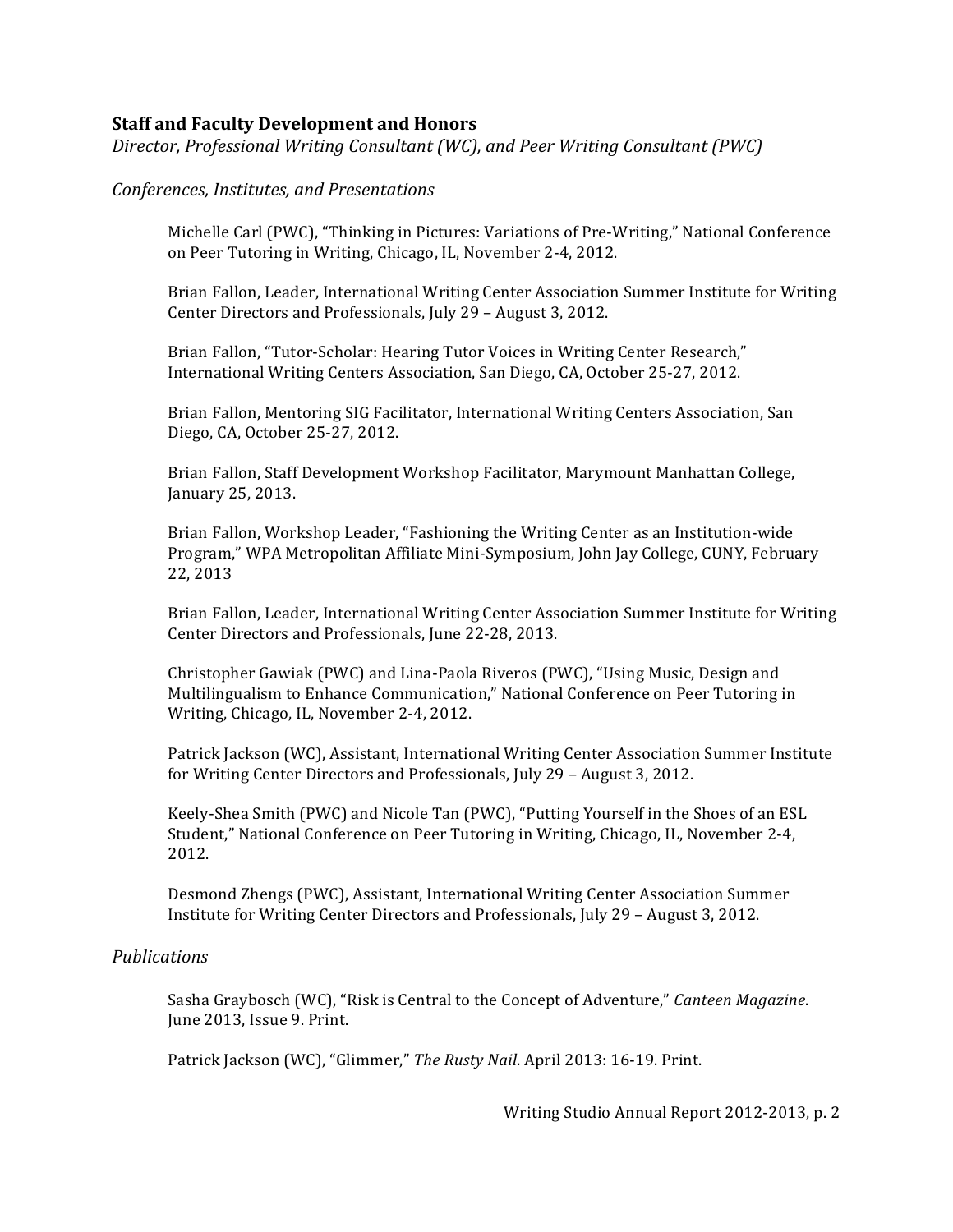#### *Other!Accomplishments,!Awards,!and!Honors*

Corey Apploff (PWC), hired by Kohl's Department Stores as a designer 10 months prior to May 2013 Graduation.

Michelle Carl (PWC), awarded Barnes and Noble Grant to study Russian and linguistics in St. Petersburg, July 2012.

Sarah Dill (PWC), started as freelance editorial assistant for Better Homes and Gardens Home Design Department.

Jaime Duncan (PWC), Awarded Barnes & Noble Grant to paint a mural in Paris, France; Selected for Marks and Spencer Internship, London, UK.

Brian Fallon, Appointed Treasurer of the National Conference on Peer Tutoring in Writing.

Sasha Graybosch (WC) and Patrick Jackson (WC), Awarded Diversity Grant for the Multilingual Writers Project

Danna Hall (PWC), Awarded Ralph Lauren ITM Scholarship; Elected Treasurer of the International Trade Student Association

Miriam Hennig (PWC), Awarded the FIT Leslie Fay scholarship; Completed triple minor in Film Studies, Art History, and English Literature.

Bruno Nadalin (WC), Selected by Jersey City Mural Arts program to paint a public mural; Exhibited work at 313 Gallery and JCAS Gallery (Jersey City); Hired to illustrate an adapted version of *The Red Badge of Courage*.

Lina-Paola Riveros (PWC), Selected for Hasbro Internship.

Desmond Zhengs (PWC), Named Style Curator for PETRI(E)

### **Major Activities and New Initiatives**

The Writing Studio's primary function is to provide tutoring in writing in all subjects and professional areas. As mentioned earlier, the Writing Studio continued to see growth in the number of sessions and visitors throughout AY2012-13 (see tables below). In fact, the spring semester was the Writing Studio's busiest semester to date with 2,151 sessions.

This year also marked the first year the Writing Studio officially offered synchronous online tutoring using WCOnline, a scheduling software and online tutoring tool. The online tutoring program has gone through many incarnations and has used a number of different platforms over the past four years, ranging from email consultations to video chat sessions using Adobe Connect. However, with the advancements to WCOnline, the Studio was able to provide more reliable and practical online tutoring throughout the year. The number of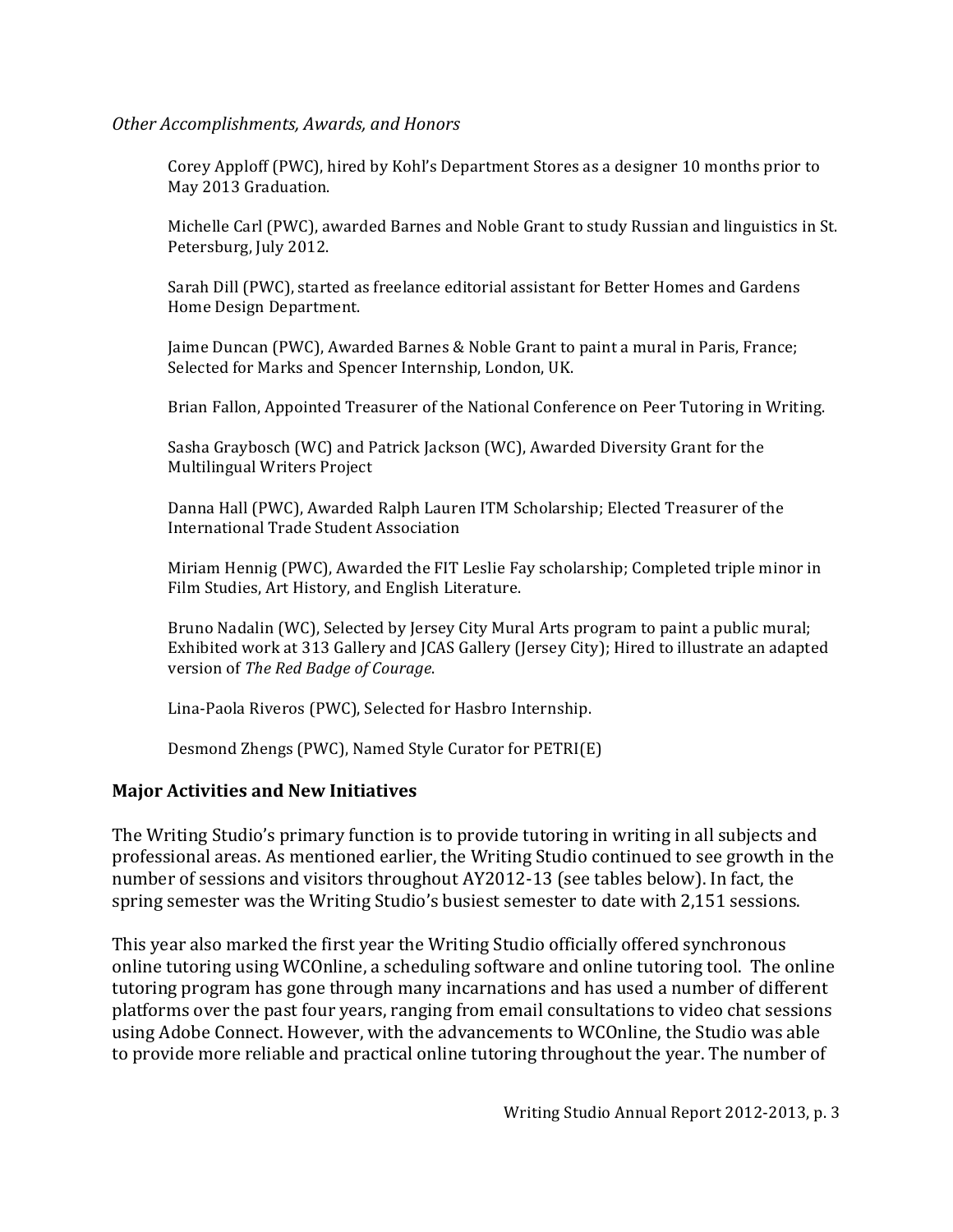students using our online services spiked (see tables below), likely due to the convenience of WCOnline's program and the staff's ability to offer better and more substantial online support to writers.

| Total Tutoring Sessions | 4102 |
|-------------------------|------|
| Unique Visitors         | 979  |
| <b>Online Sessions</b>  | 444  |

### **Writing Studio Sessions and Visitors**

| First-year Students      | 1448 | 35% |
|--------------------------|------|-----|
| Sophomores               | 833  | 20% |
| Juniors                  | 550  | 13% |
| Seniors                  | 387  | 9%  |
| <b>Graduate Students</b> | 454  | 11% |
| Alum                     | 50   | 1%  |
| Faculty/Staff            | 118  | 3%  |
| Not Disclosed            | 226  |     |

### **Visitor Breakdown!**

### **Top!Courses/Writing!Needs**

| <b>EN121: College Composition</b> | 425 sessions |
|-----------------------------------|--------------|
| FM268: Team Development Workshop  | 106 sessions |
| Personal and Professional Writing | 818 sessions |

Two interesting points to note with this data are that students visited for first-year writing help, namely EN121, and for personal and professional writing help in large numbers. There is a sharp decline in the percentage of students using the Writing Studio from firstyear to Senior year. This could mean that the Writing Studio could do more to target Juniors and Seniors, but it may also speak to fewer writing expectations as students progress through their course of study. The second point of interest is the number of students visiting for personal and professional writing help. The Writing Studio uses this category when students are working on non-course related writing. This indicates that the Writing Studio is being used frequently for writing enrichment outside of course curriculum.

This information can be beneficial to the newly developed Writing Advisory Board. Charged with the task of developing Writing Intensive courses and investigating writing enriched curriculum (WEC) programs, the Board can use this information to begin identifying clear writing partnerships on campus and areas where the curriculum could be enriched with more writing instruction. The Writing Studio is well positioned to support the Board in its efforts to build a more comprehensive WEC program and to help support students who are enrolled in any potential Writing Intensive courses.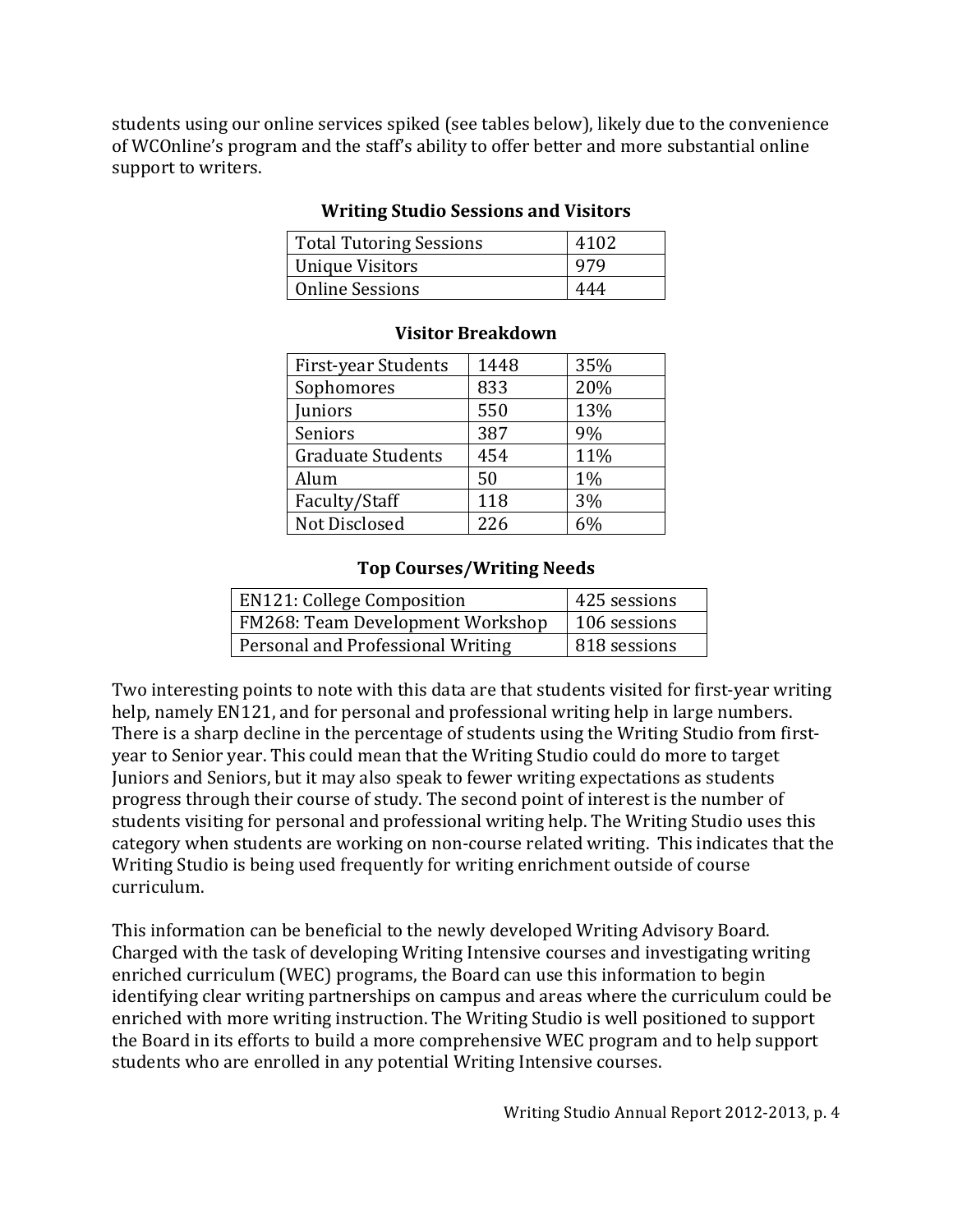In addition to tutoring writing from a variety of disciplines, the Writing Studio also assisted the Fashion Design Department in preparing students for the 2013 Council of Fashion Designers student competition. Students are required to write a design philosophy statement to accompany their renderings. These statements are used by the CFDA to break ties and select winners. The Director spoke with all fashion design students preparing to enter their 6<sup>th</sup> semester in November about the significance of their statements and then visited classes with professional and peer consultants in February and March to run writing workshops.

In addition to workshops with students, the director worked with the Center for Excellence in Teaching to lead workshops for faculty on writing in the disciplines (October 2012) and on visual rhetoric (April 2013). The director also worked one-to-one with a number of faculty members to discuss writing and teaching throughout the year.

Two professional consultants, Sasha Graybosch and Patrick Jackson, were awarded a Diversity Council grant to start the Multilingual Writers Project. Multilingual FIT students submitted their language learning stories and were selected to be published in a manuscript edited by Graybosch and Jackson. Students selected to have their work published were honored at an awards luncheon where they read excerpts of their work. The project will eventually go online and will extend to other areas. For example, there will also be a design philosophy/artist statement writers project, cataloging and showcasing the written work of our student writers.

Peer Writing Consultant Corey Apploff spearheaded an initiative meant to bring more students into the Writing Studio on Friday morning in April 2013. He led discussions on research writing and offered students donuts and coffee as incentive to participate. Apploff graduated in May, but other peer consultants plan to continue the initiative this fall.

Over and above staff education meetings, Writing Studio tutors also met in May for the first time with tutors from the Academic Skills Tutoring Center to discuss the politics of tutoring at FIT. The meeting yielded a lively discussion about our shared one-to-one pedagogy and helped build a stronger connection between academic support units on campus. Because the meeting was so successful, plans are being made to hold a joint meeting in the fall.

Finally, one of our newest initiatives is to shift the focus of the Writing Studio toward Multiliteracies. As mentioned at the beginning of this report, Writing Consultants have been studying and discussing global Englishes, diversity, cross-cultural communication, and visual presentation, to name a few issues discussed by multiliteracies scholars. The Writing Studio is at the very beginning stages of this transition, and the work done thus far has focused on providing the staff a foundation. The incoming Associate Director will be able assist in rebranding the Writing Studio and ensuring our tutors are prepared intellectually and pedagogically for this shift. Once the Associate Director is on board, he and the director will collaborate on a strategic plan for the Writing Studio to bring it to its full potential at FIT.